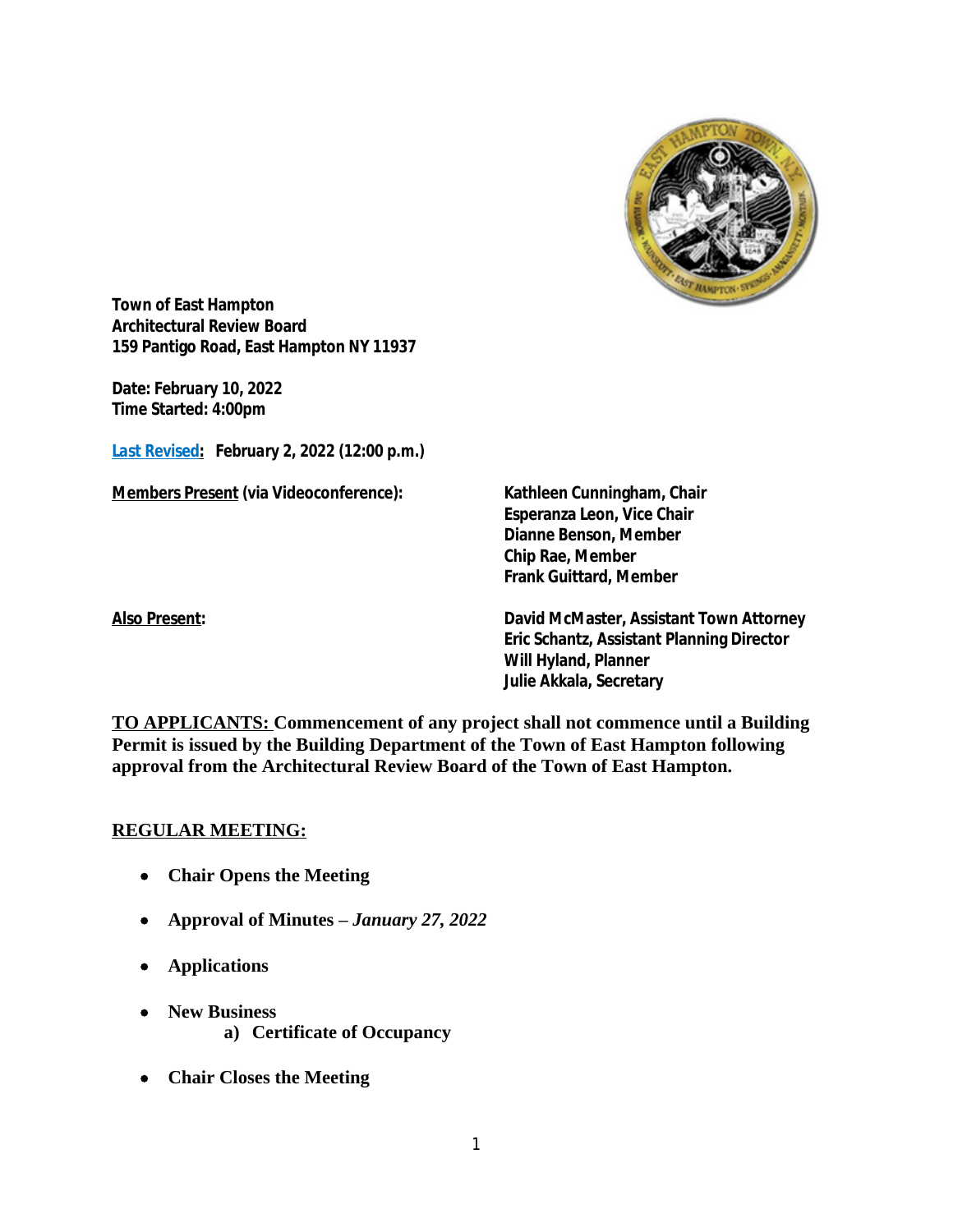# 2

### **Historical District:**

**1. Montauk Clubhouse LLC SCTM# 300-32-06-063 c/o: Robert Stern Architects 139 Deforest Road One Park Avenue Montauk, NY New York, NY 10016**

#### **Fences, Walls, Gates & Berms:**

**2. Valery Mnuchin SCTM# 300-197-7-5 c/o: Ramon Chavez Martinez 30 Wainscott Stone Road PO Box 426 Wainscott, NY East Hampton, NY**

**3. Gregg & Joan Popkin SCTM# 300-73-3-1.14 c/o: Mark Cardone 25 Great Oak Way 2312 Sound Ave East Hampton, NY Baiting Hollow, NY**

#### **Agricultural Overlay:**

**4. 341 Town Lane LLC - Modification SCTM# 300-149-5-4 c/o: Britton Bistrian 341 Town Lane PO Box 2756 Amagansett, NY 11930 Amagansett, NY 11930** *Resolution Dated***: November 15, 2019**

**5. Cranberry Dune PBSJD, LLC SCTM# 300-189-5-10.5 c/o: Laurie Wiltshire, LPS Lot 4 – Further Lane PO Box 1313 East Hampton, NY East Hampton, NY**